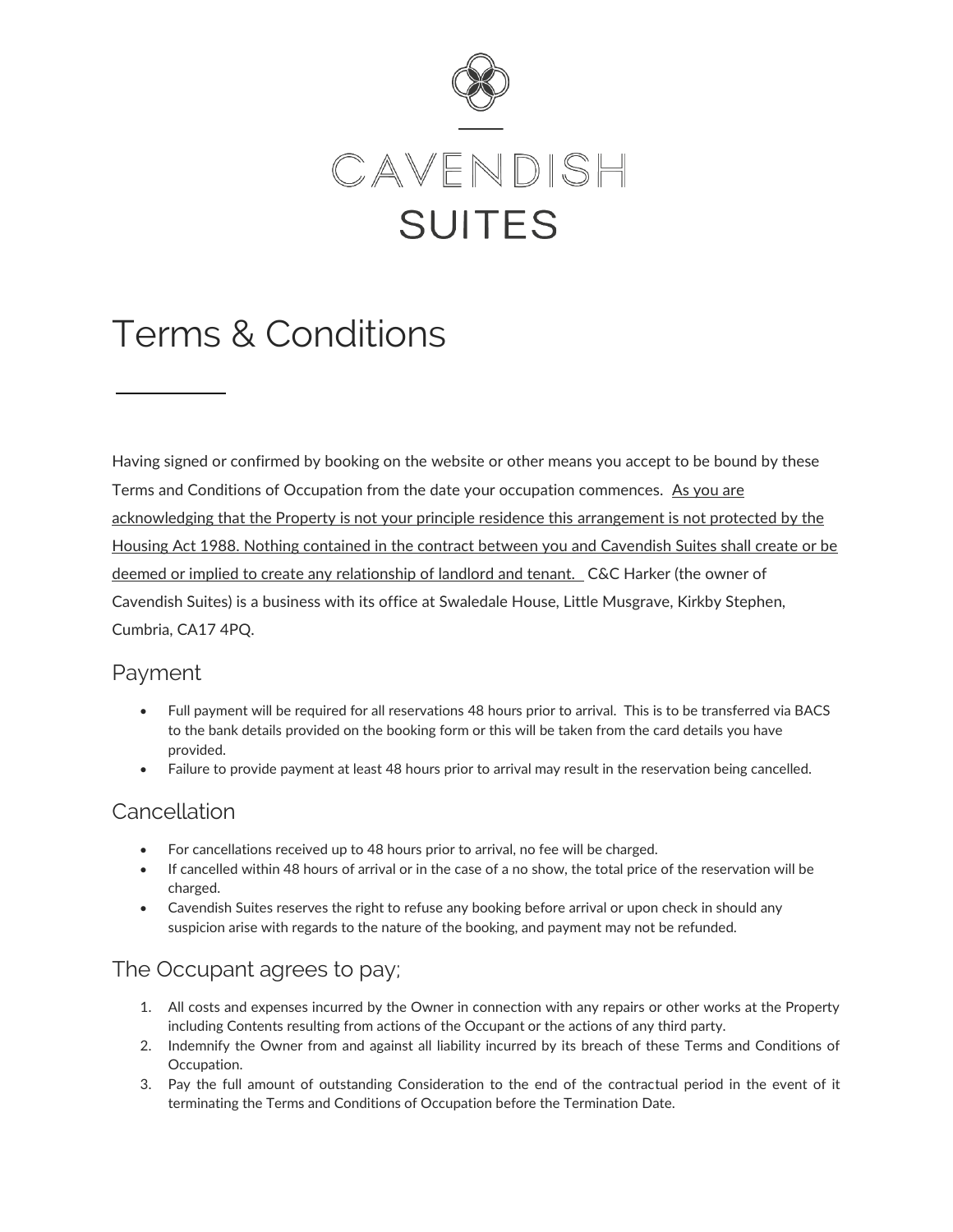- 4. Pay the cost of disposing of any personal items left in the Property once he or she (or the Residents) has/ have moved out.
- 5. Pay the cost of storing and/or transporting any left luggage.

The Occupant accepts that: -

6. The Property and the Contents are in good condition and repair, and in good working order and clean.

#### The Occupant will: -

- 7. Maintain the interior of the Property in good condition and repair and leave the Property in good condition and repair, fair wear and tear excepted at the Termination Date or when the occupant (and/or the Residents) leaves the Property.
- 8. Maintain and operate the central heating, security system (if any), and electrical appliances in accordance with the manufacturer's recommendations, and keep the Property adequately heated at all times.
- 9. Keep the Contents clean and in good condition (and in good working order) and pay for the replacement or repair of any Contents which may be broken, damaged or lost.
- 10. Allow the Owner and any other party authorised by the Owner access to the Property after 24 hours notification (except in an emergency or in connection with the routine housekeeping of the apartment, when no notice need be given) for the purposes of inspection, viewing with or without the occupant, carrying out repairs, or any other necessary purpose to the Property or any adjacent or neighbouring Property.
- 11. Pay for reinstating any damage or defects to the Property caused by your actions or actions of any third party including the Residents.
- 12. Not alter, modify, decorate or paint the Property or the Contents without the written consent of the Owner, and then only by employing tradesmen approved by them.
- 13. Not remove any of the Contents or fixtures and fittings from the Property.
- 14. Immediately report to the Owner any damage or defect in the Property or Contents and any necessary repairs.
- 15. Without prejudice to the above pay for the repair or replacement of the Property or any part of the Property, the communal areas, and Contents where it or any third party, are responsible for the damage or defect.

# The Occupant will: -

- 16. Arrange insurance of and be solely responsible for its own personal effects and the personal effects of the Residents.
- 17. Not do or omit to do, on or with respect to the Property, either by itself or by any person authorised by it or any other party, any act which may result in the insurance of the Property being invalidated or the premium being increased.
- 18. Indemnify the Owner against all liabilities, and pay any increase in the insurance premium resulting from the acts or omissions referred to in 17.

The Owner will be entitled to terminate the Terms and Condition of Occupation and recover possession of the Property (by re-entering the Property or part of it to recover possession) if: -

19. The Occupant fails to pay the Consideration or any other sum due in terms of the Terms and Conditions of Occupation, within 7 days of receipt of notice from the Owner that any Consideration or other sum has not been paid.